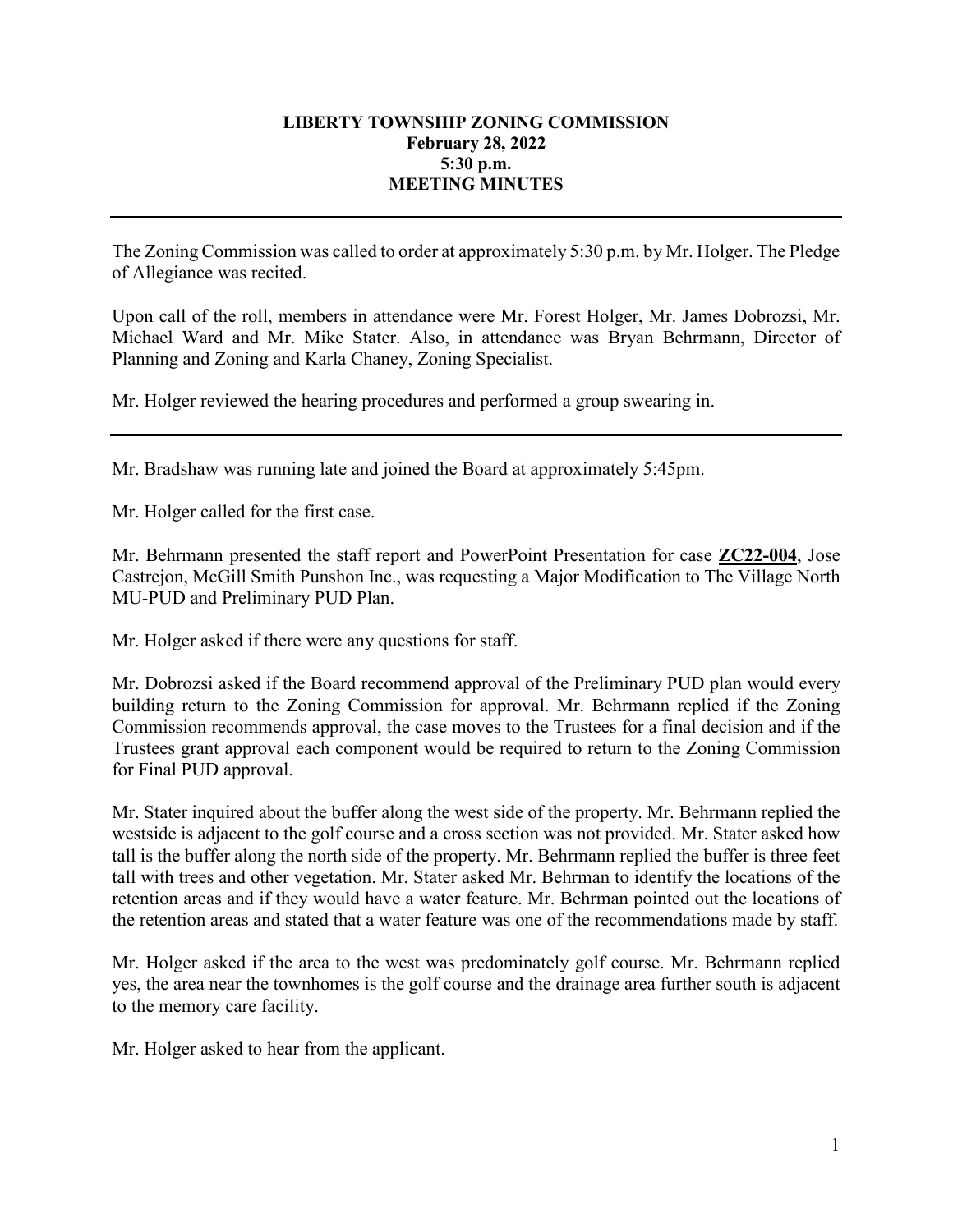George Flynn (9378 Kemper Grove Lane, Loveland, OH) thanked the Board for moving the meeting time to 5:30 to accommodate his team. Mr. Flynn stated his team had held physical and virtual meetings with the residents of Four Bridges to address their concerns. Mr. Flynn explained the modification to the original PUD plan meets the current Liberty Township Comprehensive Plan. He stated his team believed the 2018 plan was uninviting, too dense, lacked parking and was a poor use of green space. Mr. Fylnn stated the retention areas will have water features and other park like amenities. He explained his team is working with the BCEO for an easy access to the VOA park for residents walking and biking.

Michael Copfer, (4901 Hunt Road, Cincinnati OH) represented Hills Communities. Mr. Copfer stated the southeast apartment building would have a roof top terrace overlooking the green space and have views of VOA park. The terrace area will be equipped with a clubroom, full bathroom, full kitchen and other areas for entertaining. He stated the apartment buildings will have courtyard amenities including a salt water pool, fitness center, club house and other high-end amenities. The buildings will include high end finishes with a minimum of 50% brick or stone on all elevations, curved arches and hardi panels.

Mr. Stater asked Mr. Copfer is there was any commercial uses planned for the first floor of any of the apartment buildings. Mr. Copfer replied no, all residential buildings.

Mr. Dobroszi asked Mr. Copfer if the lowest level of the buildings would be used for parking. Mr. Copfer replied yes, the second floor and up would be residential units. Mr. Dobroszi asked Mr. Copfer what data did he use to determine if the building would be sustainable for years to come. Mr. Copfer replied medical employment, wait list at Savoy and Palmera communities, the number of people commuting to the area and other demographics.

Mr. Dobroszi asked Mr. Flynn what order or thought process was put into laying out this new plan. Mr. Flynn replied his team agreed with Mr. Dobroszi the original plan was very tight, was under parked and the apartments appeared crammed together. Mr. Flynn explained first they opened up the apartment area creating a larger courtyard ambience, the second thing the buildings along the roadway created a tunnel effect so the buildings were pulled back which increased parking and added landscaping giving the development a more suburban feel. Mr. Flynn shared a proposed entry way, with landscaping, outdoor seating and other amenities. Mr. Dobroszi felt a connector to the park was critical. Mr. Flynn agreed and stated his team is working with the BCEO to provide two safe connections to VOA park.

Mr. Stater asked Mr. Flynn if his team had planned a Dora District. Mr. Flynn replied not yet but possible in the final development plan.

Mr. Ward asked Mr. Flynn about the upper northwest corner seems very dense, and the driveway size too small. Mr. Flynn replied his team was asking for lead way to redesign the townhomes area to allow for more on street guest parking.

John Bear, (3940 Olympic Blvd., Erlanger KY) represented Fisher Homes. Mr. Bear began his presentation with the history of Fisher Homes. He stated there will be 11 patio home on 55' lots,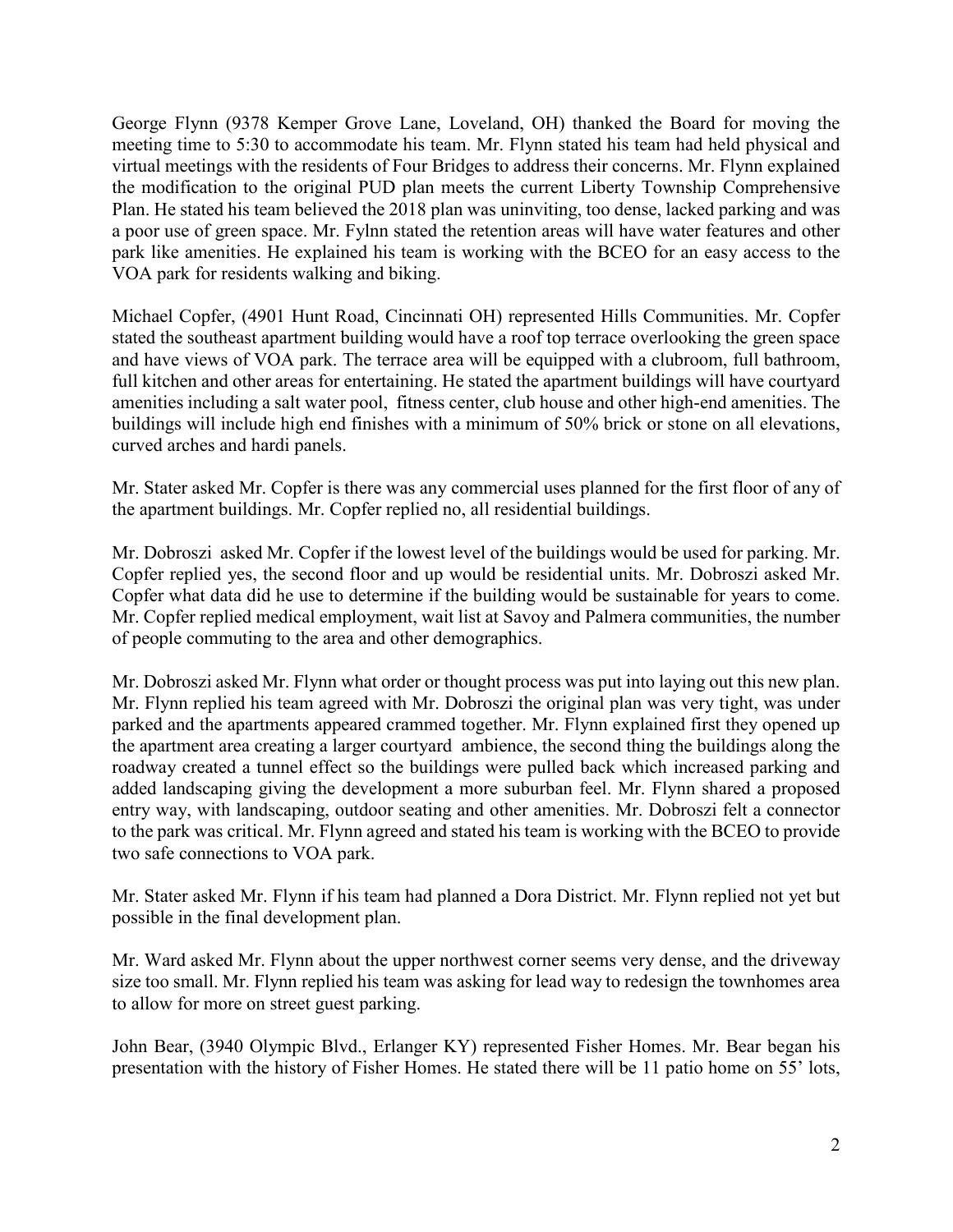homes will be 100% brick wrapped on all elevation, are geared toward empty nesters and provide a low maintenance convenient lifestyle.

Mr. Dobroszi asked Mr. Bear how deep are the lots. Mr. Bear replied 110'. Mr. Dobroszi asked what the front yard setback would be for the patio homes. Mr. Bear was not able to answer.

Mr. Bear stated there would be 47 three-story townhomes on fee simple lots, 12 will have rear entry garages and 35 front entry garages. He explained there will be a 14' alley way between the buildings and the distance from garage to garage will be 24'.

Mr. Dobroszi asked where the guest would park for the rear entry units. Mr. Bear explained guest parking will be provided along the streets. Mr. Flynn replied they were redesigning the parking for the townhomes.

Mr. Bradshaw asked with apartment parking proposed at 1.97 spaces per unit, how many spaces are located on the first floor parking. Mr. Copfer replied there are 72 units in a courtyard building with 71 parking spaces on the inside of the first floor, 48 units with 46 parking spaces on the inside of the first floor and the remaining building has surface parking.

Mr. Dobroszi asked for the breakdown of one bedroom and two bedroom units. Mr. Copfer replied 1/3 of the units are one bedroom and the remaining 2/3 are two bedrooms.

Mr. Flynn requested lead way on the condition #6 to redesign the layout of the townhomes to provide adequate guest parking along the street. Mr. Flynn stated he was working with the fire department on condition #7, with a 30' wide span across the creek and was also working with the fire department on condition #18 on the adequate access and turn radius for the tower truck.

Mr. Bradshaw asked Mr. Flynn about the public and private streets. Mr. Flynn explained there is proposed public street that connects Butler Warren Road and Liberty Way, it would be built to public standards and they would work with the Townships on the maintenance. Mr. Bradshaw noted the public street ran along the township line and was concerned with the maintenance of the roads.

Mr. Holger asked if there were any questions for the applicant.

Mr. Holger asked if anyone would like to speak as a proponent of this case.

Dave Gronostaj (8349 Sweet Briar Ct., Liberty Township, OH) stated he was in support of the new plan. He felt the modified plan was a more reasonable layout than previously proposed and the traffic lights concerns were being addressed. He stated he has concerns with the drainage along Butler Warren Road that drains down and dumps onto the HOA property. Mr. Gronostaj believes a gas station would devalue the development.

Joe Miner (8259 Sweet Briar Ct., Liberty Township, OH) stated he was the new Four Bridges HOA president. Mr. Miner said from a HOA prospective Mr. Flynn's team has been very proactive and spoke in support of the new design and its high end look. From an owner prospective the new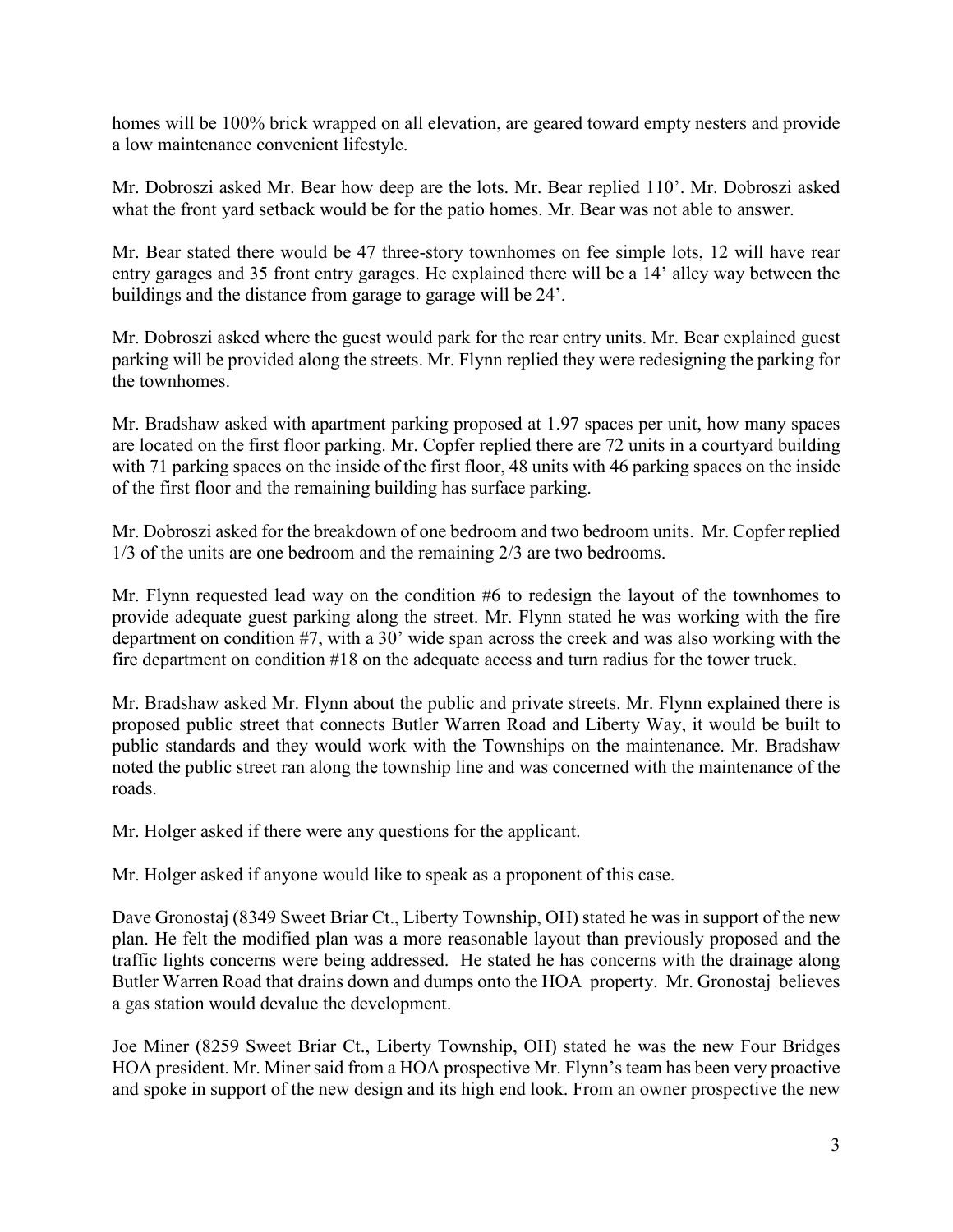design it much cleaner, less dense and maintains the high-end look and feel. He stated he was neutral on the gas station, felt if it is done correctly with the high end look it should not cause any concerns.

Mr. Holger asked if anyone would like to speak as an opponent of this case. There were none.

Mr. Holger asked if anyone would like to make a neutral comment on this case. There were none.

Mr. Bradshaw made a motion to **CLOSE THE PUBLIC HEARING.** Mr. Ward seconded. Upon the call of the roll, the motion passed. **PUBLIC HEARING CLOSED.**

Mr. Holger asked if there was any discussion.

Mr. Dobrozsi asked the Board if they felt the gas station and fuel pumps could be reversed so they were not located out front. Mr. Bradshaw stated the building would have to be turned around and the rear of the building would be visible from the street.

Mr. Holger stated the applicant agreed to all items on the Notice of Decision, we have clarified item #6 and the developer and his team will come up with a solution to accommodate, item #7 the applicants have worked with the fire department to install a 30' wide single access drive and the proposed sidewalk crossings have been upgraded. Mr. Holger has concerns with the location of the amphitheater due to the memory care facility but appreciated the amphitheater was located away from the north property line. Mr. Holger asked staff if the decibels should be limited at this time. Mr. Behrmann replied at this time an amphitheater was not referenced but if proposed on the final plan the noise levels should be addressed. Mr. Holger stated the plan was well laid out and a lot of information was provided.

Mr. Bradshaw has concerns with the public versus private streets. In addition to the maintenance issues, there is a lot parking for the residential on the public road which could be a major thoroughfare.

Mr. Ward agreed with Mr. Bradshaw the streets should be private.

Mr. Ward felt the northwest corner was to dense and there could be issues with the fire truck accessing the area. Mr. Dobroszi explained the design engineer will be required to design the area to make sure the fire truck can maneuver the streets. Mr. Behrmann replied the fire department will require a wheel path report for approval.

Mr. Stater questioned having a retail grocery store in the West Chester area and a convenience store with gas pumps within walking distance in Liberty Township may be overkill. Mr. Stater stated if we pulled the convenience store out of Liberty Township it would reduce the commercial square footage to 25% which is the minimum for PUD development. Mr. Holger expressed he agreed with Mr. Miner from the HOA if the convenience store is built properly it would be an asset to the area.